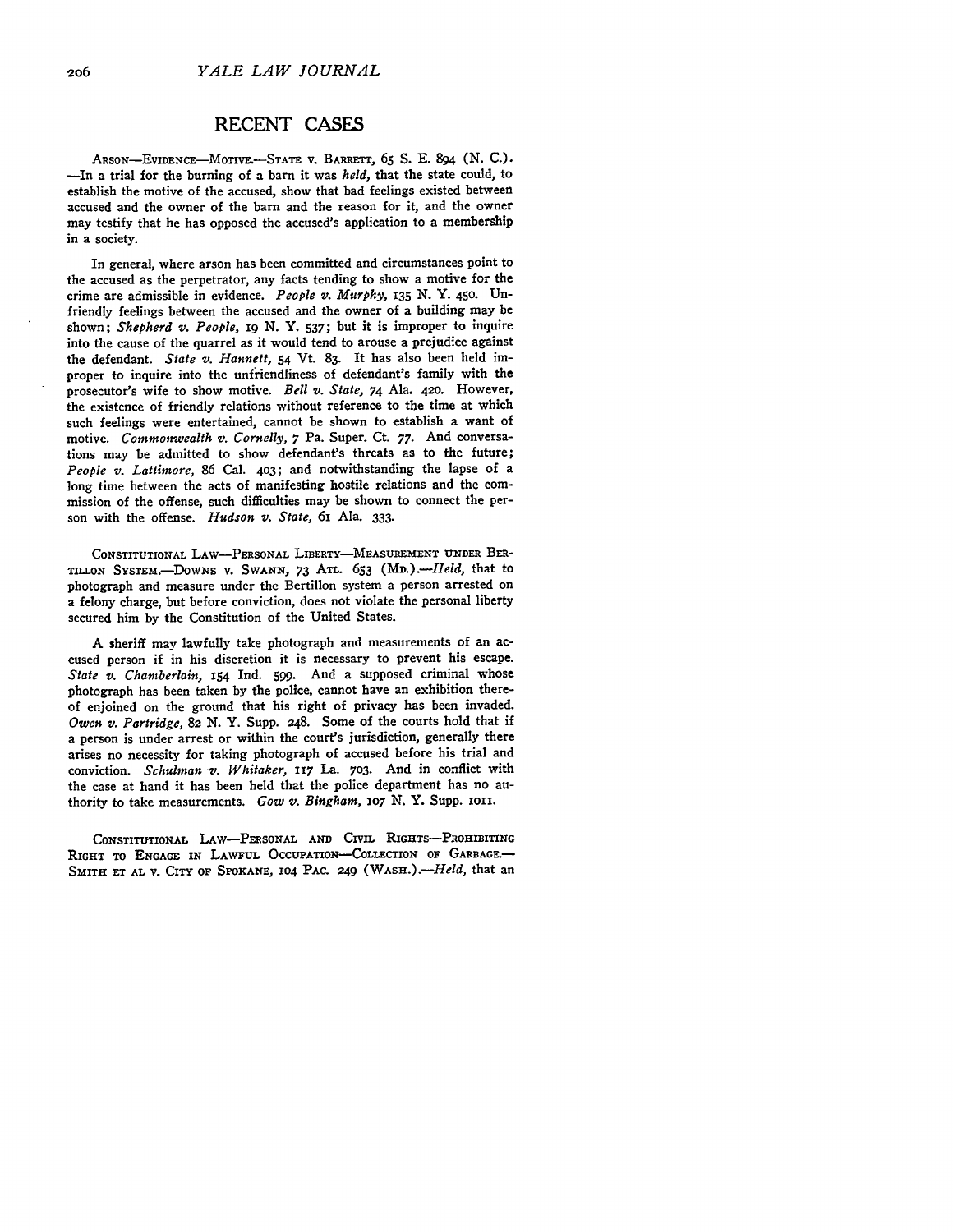ordinance creating a city crematory for garbage, and making the collection of same **by** those not its officers unlawful, falls within the police power, and does not deny the constitutional right to engage in a lawful occupation.

The police power, or authority to make those rules which tend to protect the health, life, and safety of the people, extends to every relation in the state. *Cooley's Const. Law,* 3rd ed., pp. **250, 251.** The courts are the final judges of this power. *Mugler v. Kansas,* **123 U.** S. **623;** *In re Jacobs, 98* N.. Y. **98.** Everything prejudicial to the health or morals of a city may be removed. *Thurlow v. Commonwealth, 5* How. 504, **571.** Cities may prohibit peddling of certain kinds. *Shelton v. City of Mobile,* **3o** Ala. 54o. But the attempt of a government to appropriate any industry not of a public nature is an invasion of constitutional rights. *Herman v. State,* 8 Ind. **545.**

CONTRACTS-BUILDING CONTRACTS-WAIVER OF BREACH.-RYAN V. CURLEW Co., 104 PAC. 218 (UTAH). - Held, that the fact that the contractee in a building contract specifying the manner in which the work should be done, made no objections as the work proceeded, did not preclude him from asserting, when sued for the contract price, that the work had not been done in accordance with the contract.

Mere knowledge of a breach of contract does not constitute a waiver but there must be a formal release. *Pope Mfg. Co. v. Rubber Goods Mfg. Co., 97* **N.** Y. Supp. **73.** But it has been held that objection that work was not satisfactory comes too late if not made till after work was done. *Lyons v. Dymond,* **23** La. Ann. **709.** This rule has been followed on ground that failure to reject defective construction amounts to a waiver. *Ashland Lime Co. v. Shores,* **1o5** Wis. **122.** Some courts hold that an amount necessary to make the work such as contract calls for may be deducted from the contract price. *Katz v. Belford, 77* Cal. **319.**

**CORPORATIONs-NuISAI4E-LIABILITY TO** PRIVATE **INDIVIDUALS.-PIC.- ENS v. COAL** RIVER Boom & **TIMBER** Co., **65 S. E. 865** (W. *VA.).-Held,* that a state charter giving a corporation power to do work which would otherwise be a nuisance, absolves the corporation from any liability as a public nuisance, but does not exempt it from liability for damages to an individual. Williams, *J., dissenting.*

A corporation acting under a charter giving it a power to do a public act is not liable for injuries to property rights of individuals. *Bailey v. Philadelphia, W. & B. R. Co., 44* Am. Dec. 593. Nor is a corporation responsible for the disturbance or injury to a franchise of another corporation if it exercises its powers in a manner contemplated by its charter. *Bordentown & Turnpike Road Co. v. Camden & A. Railroad & Transportation Co., 17* N. **J.** Law 314. But this is not so if it has in some way forfeited its charter rights or the charter has been rightfully modified by some statute. *Gowen v. Penobscot R. Co., 44* Me. i4O. Nor does the charter afford any protection to those acting under it, if it is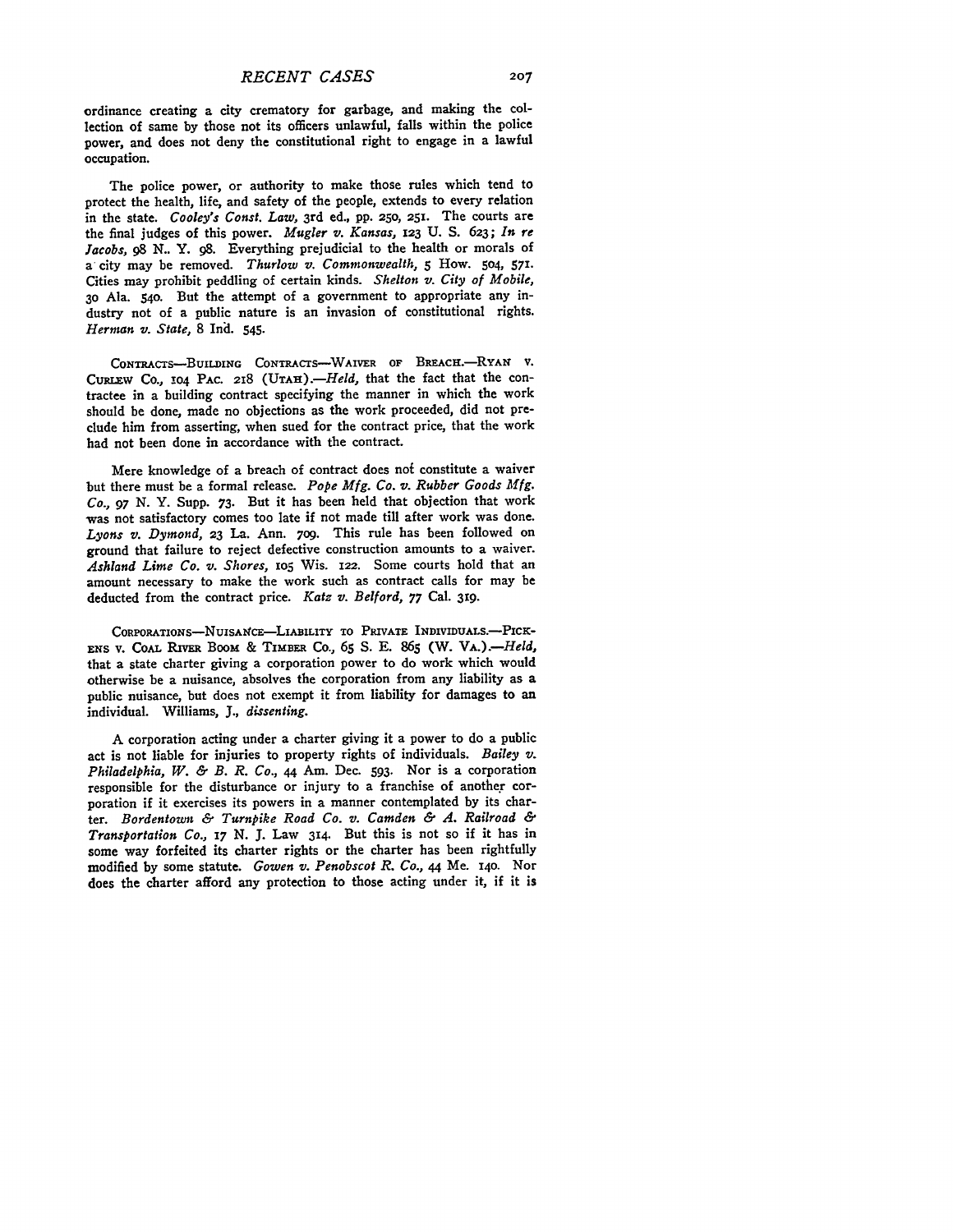either unconstitutional or void. *Chenango Bridge Co. v. Paige,* **83 N.** Y. 178. But if the injury was direct and the work for which the corporation was chartered was constructed with private capital and for private emolument, the corporation is liable for damages to property. *Trenton Water Power Co. v. Raff, 36 N.* **J.** Law **335.** Nor in such a case is the charter a defense against a suit **by** a town. *Hooksett v. Amoskeeg Mfg. Co., 44* **N.** H. io5. For unless the charter expressly grants the corporation the right to operate so as to render it a nuisance, the mere fact of incorporation confers upon it no greater rights than those of a natural person in the same situation. *Powell v. Brookfield P. B. & Title Mfg. Co., io4* Mo. **App. 713.** And the fact that there was no wilful or unnecessary damage does not free it from liability. *New Albany & S. R. Co. v. Huff, ig* Ind. **315.** And this is true, although no remedy is provided for in its charter. *Indiana Cent. R. Co. v. Boden,* **io Ind. 96.** But if a certain remedy is provided in the statute, that remedy only can be given. *Hazen v. Essex Co., 66* Mass. 475.

COURTS-PREVENTING INJURY TO REAL PROPERTY-JURISDICTION OF COURT.-CALIFORNIA **DEVELOPMENT** Co. **v.** NEW LIVERPOOL **SALT** Co., **172 FED. 792.-A** court of equity having jurisdiction of the parties may, it was *held,* enjoin a continuing injury to real property within its jurisdiction **by** flooding caused **by** the improper construction of works maintained **by** defendant for diverting the water of a river into a canal, although such works are across the boundary within the republic of Mexico.

The weight of authority seems to be that where a court has jurisdiction over the parties, it may issue an injunction to enjoin a nuisance arising in another jurisdiction. *Ewing v. Ewing,* 9 **App.** Cas. **34;** *Monnett v. Turpie,* 132 **Ind.** 482; *Alexander v. Tolleston Club,* iio Ill. **65.** The jurisdiction of a court may be determined **by** the place where the injury is received. *Georgia Central R. Co. v. Dorsey,* x16 Ga. **719.** It was held in *Stillman v. White Rock Mfg. Co.,* Fed. Cas. No. 13446, where there was an injury to mills situated in one state **by** acts done in another, the courts of the state in which the injury was done had a right of action which they could enforce **by** injunction in the other state. Equity courts of one state may also assume jurisdiction where a less circuitous and better remedy can be given than is afforded **by** another state; *Richardson v. Williams, 56* **N. C. 116;** or grant relief in case of a doubtful jurisdiction. *Adriance v. New York,* I Barb. 19 (N. Y.). But there is no jurisdiction to enjoin the doing of the threatened acts in another state nor to compel the undoing of the same if done. *At. & Pac. Tel. Co. v. B. & 0. A. Co.,* 46 **N.** Y. Super Ct **377.**

CRIMINAL LAW-EVIDENCE-EXHIBITION OF CHILD TO JURY.-STATE **V.** HUNT, **112** *N.* W. *90o2 (IA.).-Held,* that in a prosecution for seduction, It **is** error to exhibit prosecutrix's child, **only** a few months old, to the jury to determine a supposed resemblance to the defendant.

It is well settled that evidence of a resemblance of a child to its putative **father,** being but matter of opinion, is inadmissible. *Eddy v.*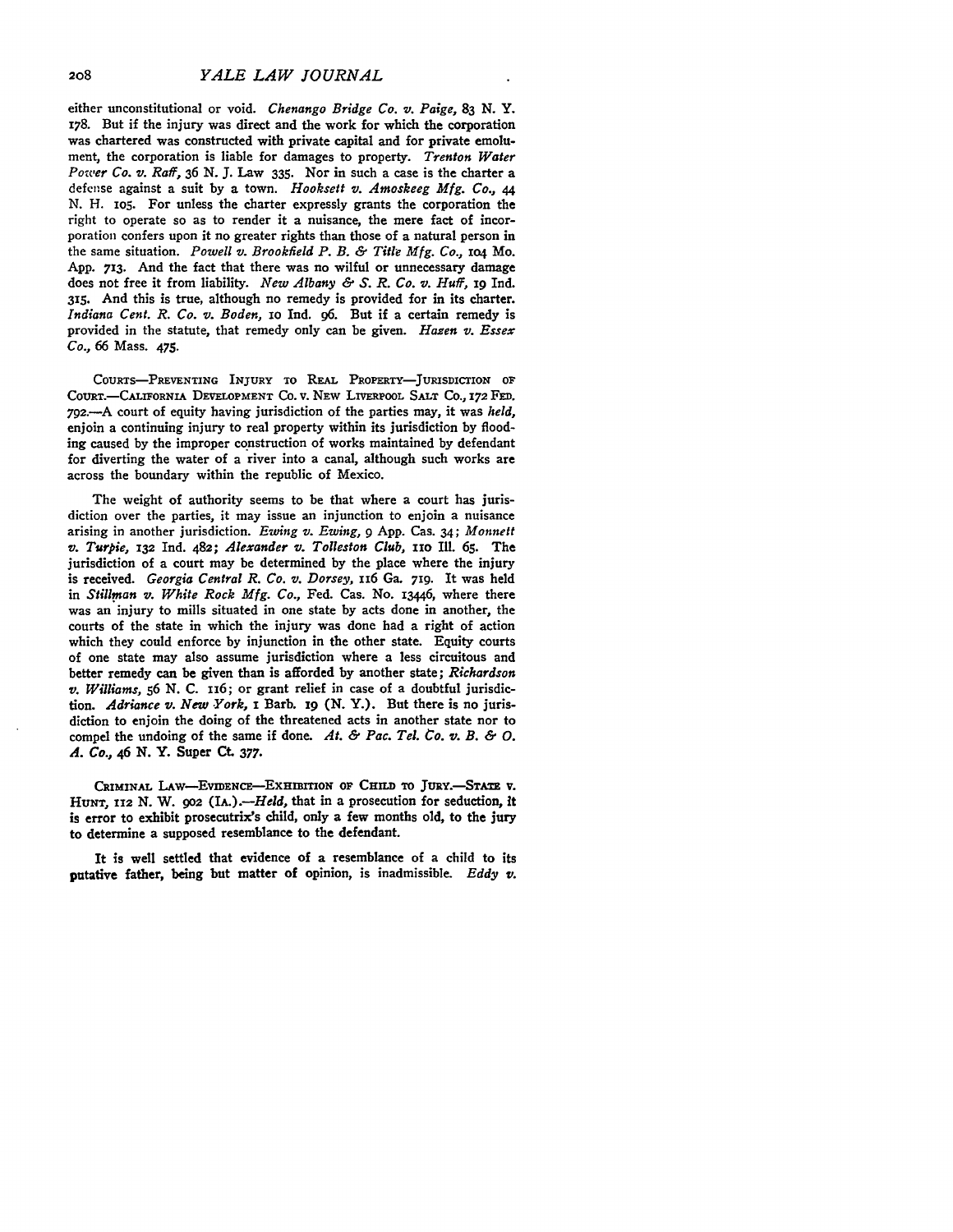*Gray,* 4 Allen. 435 (Mass.); *People v. Carney,* 29 Hun. 47 (N. Y.). There is, however, a decided conflict as to whether a bastard child may be exhibited to the jury for the purpose of showing resemblance to the defendant. It was held in *Gilmanton v. Ham,* 38 N. H. io8; *Scott v. Donovan,* **153** Mass. 378, and *Crow v. Jordan,* 49 Ohio St. *655,* that it was proper to introduce the bastard child, while in *Robnett v. People, I6* Ill. App. 299, and *Hanawalt v. State,* 64 Wis. 84, the contrary was held. Some states make a distinction as to the age of the child, and in *Hilton v. State,* **41** Tex., Cr. R. I9o, a child seven months old, was too young to be admitted in evidence for proof of resemblance to its putative father. The same was held of a child six weeks old. *Clark v. Bradstreet, 8o* Me., 454.

DISCOVERY-IN EQUITY-STATUTORY REMEDY.--KEYSTONE LUMBER YARD v. YAzoo & M. V. R. Co. **ET AL,,** *5o* So. **445** *(Miss.) -Held,* that the chancery court has jurisdiction of a bill for discovery, though plaintiff may have legal means of obtaining proof.

The theory of a bill of discovery in equity is that it lies only where courts of law are unable to compel disclosure of the party's knowledge. *Heath v. Erie Ry. Co.,* **9** Blatchf. 316; *Riopelle v. Doellner,* 26 Mich. io2. This rule has been followed in many federal and state courts. *Cecil Nat. Bk. v. Thurber,* **59** Fed. **913;** *Norwich & W. R. Co. v. Storey,* **17** Conn. 364; *Law v. Thorndyke,* 37 Mass. **317;** *Fitzhugh v. Everingham,* 2 Edw. **Ch.** (N. Y.) 6o5. The same is held in *Brown v. McDonald. T'o* Fed. 964; but this decision was reversed **by** the Circuit Court of Appeals in **133** Fed.. **8-97.** Such a bill was held demurrable in *Souza v. Belcher, 3* Edw. **Ch.** (N. Y.) IV; *contra: Wood v. Hudson,* **96** Ala. 469. But following decisions have allowed the bill even where there is a complete remedy at law. *Kelley v. Boettcher,* **85** Fed. **59;** *Garden City Sand Co. v. People,* 1i8 Ill. **App. 372;** *Miller v. U. S. Casualty Co., 6i* **N. J. Eq.** iio; Elliston *v.* Hughes, **38** Tenn. **25.**

HOMICIDE-ASSAULT WITH INTENT TO KILL-DEFENSE-DRUNKENNESS. **-CHOWNING** V. **STATE,** 121 **S.** W. **735** *(ARx.).-Held,* that in defense of a prosecution for assault with intent to kill, it may be shown that at the time of the assault accused was so drunk that he could not have entertained the intent necessary to constitute the crime.

Proof of intent is essential in such a prosecution. *Ward v. State, 58* Neb., 719. And where one is incapable of forming the specific intent necessary, he cannot commit assault with intent to murder. *State v. Di Guglielmo,* 4 Pennewill (Del.) **336.** And drunkenness may be considered **by** the jury, since it may have produced a state of mind unfavorable to premeditation, though not so great as to make him incapable of a deliberate purpose. *Lancaster v. State,* **7o** Tenn. 575. But intoxication cannot reduce assault with intent to murder to a mere assault. *Jeffries v. State, 9* Tex. **App. 598.** And it **has** been held that intoxication which does not amount to insanity is no defense in such a prosecution. *Little v. State,* **42** Tex. Cr. R. **55.**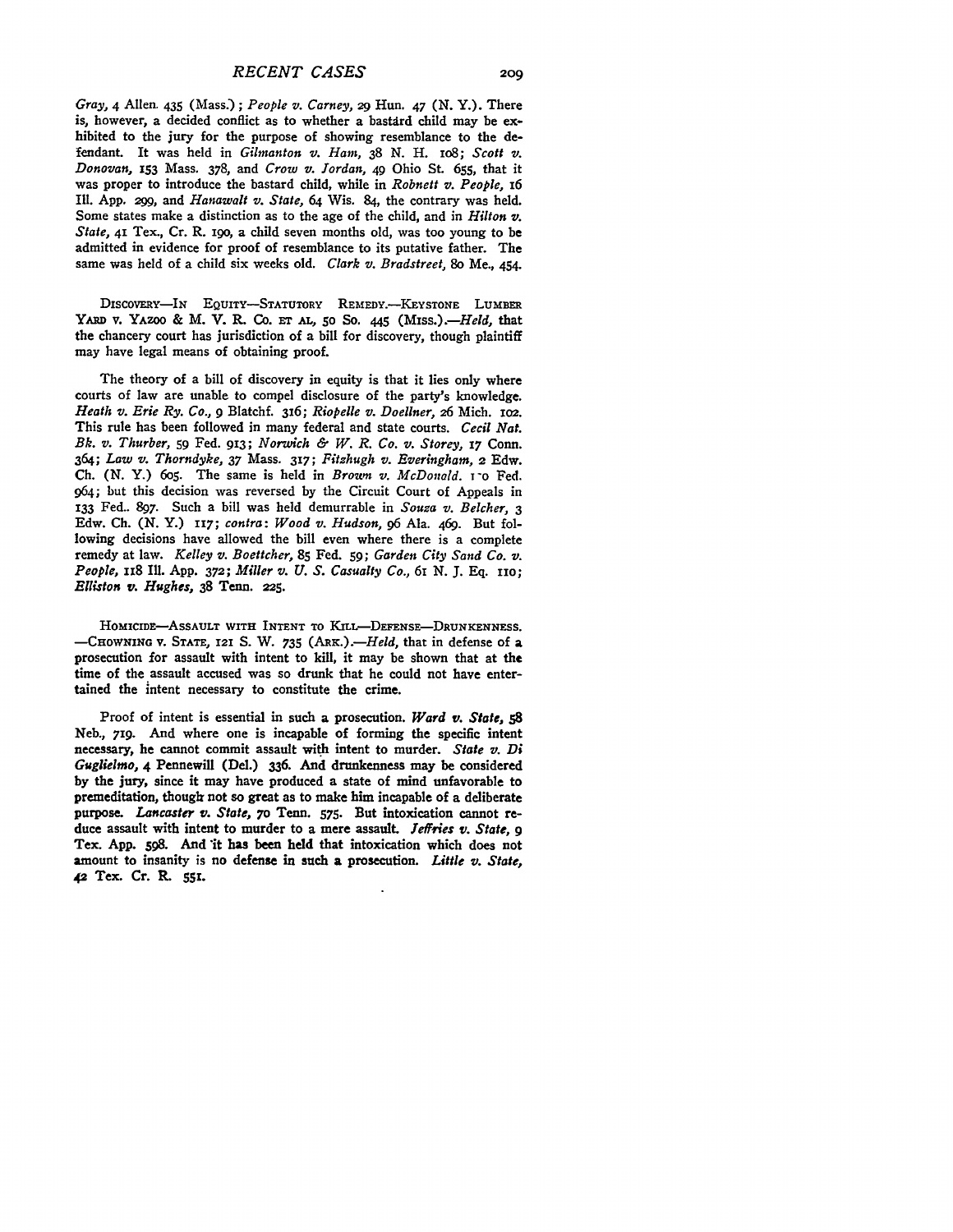INJUNCTION-PROSECUTION **OF** AcTioN.-VAN RIEMPST V. WEIHER, **Ir6 N.** Y. **SuPP.** 218.-Where a tenant sued to cancel a lease, claiming it was induced **by** fraud, and alleged facts which, if established, might entitle him to a cancellation, *held,* that he was entitled to have an action brought **by** the landlord in the municipal court for **rent,** stayed until determination of the action for cancellation. Clark and Scott, **JJ.,** *dissenting.*

It is well established that fraud, accident, mistake, and discovery are grounds upon which an injunction may be allowed to stay proceedings at law. *Diller v. Rosenthal,* 6 Luz. Leg. Reg. **33** (Pa.). However, equity will not enjoin an action at law when the party seeking the injunction has a good defense at law. *Savage v. Allen,* 54 **N. Y.** 458. Thus, the weight of authority, contrary to the ruling of the case under discussion, seems to be, that where the facts relied on for an injunction against a common law action are available as a defense to the action, an injunction will not be granted. *Peacock z. Irvine, 42* So. 894 (Fla.). But, although the facts set up in the bill to enjoin an action at law may be used in defending against that action, equity will not refuse relief unless the remedy thereby offered is adequate. *Bissell v. Beckwith,* **33** Conn. **357.** Thus, if an action at law gives an unfair advantage to the adverse party, equity will interfere and grant relief **by** injunction. *Lindley v. Russell, I6* Mo. **App. 217;** *Long Dock Co. v. Bentley, 37* **N. J. Eq. 15.** Likewise, injunction may be sought to restrain a suit at law where the latter only involves a portion of the controversy, or is liable to leave an apparent record title clouding the legal title in issue. *Shaw v. Chambers,* 48 Mich. **355.**

**INTOXICATING** LIQUORS-ILLEGAL SALES-DEvICES-CLUBs.-STATE **V. CITY** CLUB, **65** S. **E. 730 (S.** *C.).--Held,* that when a so-called club is a mere device to evade the law against the sale of intoxicating liquors, and its real or main purpose is to provide liquors for its members at a price paid, or agreed to be paid, there is a sale.

The rulings enforced upon this holding fhroughout the country appear to vary considerably. It has been held, that, despite the fact that the club is organized in good faith and not as a mere device to evade the law, a social club, whether incorporated or not, which dispenses liquors to its members at a price paid, or agreed to be paid, is within the statute requiring dram shops to be licensed. *South Shore Country Club v. State, 228* Ill. **75.** And without qualification, the distribution of intoxicating liquors among the members of a club is a sale within the law. *State v. Johns, 1i8* **N.** W. **295.** But, *contra,* the furnishing of intoxicating liquors, without profit, **by** a club organized and existing in good faith with a limited and selected membership, does not constitute a sale within the meaning of the statute. People v. Adelphi Club, 149 N. Y. 5; Common*wealth v. Ewing,* **145** Mass. iig. Again it has been held that a statute applying to barrooms also applies to social clubs, for a ruling prohibiting a barroom from keeping open on Sunday also prohibits a social club from keeping open its rooms on Sunday for the purpose of selling liquors to its members. *Beauvoir Club v. State,* 148 Ala. 643.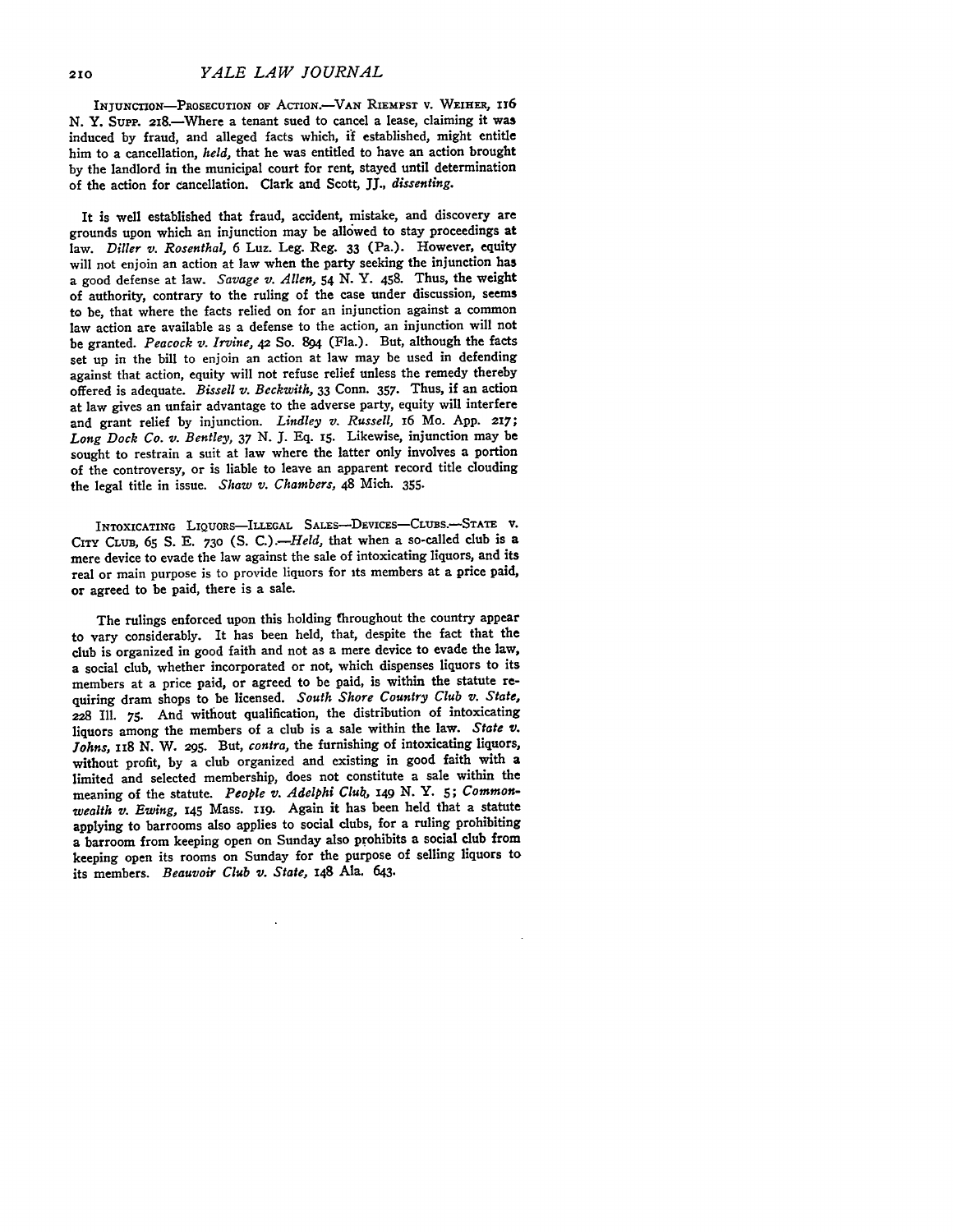LANDLORD AND TENANT-LEASE-CREATION OF LIEN.-BRADFORD ET AL v. ROBERTS, iO4 PAC. **391** *(CoLo.).-Held,* that a lease on a farm, giving the lessor a share of the crops and the right, on the lessee's failing to do the necessary work, to do it himself and deduct the value thereof from the lessee's share of the crops, does not create a lien for the value of such labor in the lessor's favor, and a chattel mortgage of the lessee on his interest is good as against the lessor.

The landlord's lien on crops for rent and advances is created by a lease of lands to be cultivated for a specific portion of the crops. Where by the lease the lessee is to gather and deliver the lessor's share to him, but fails, and the lessor does the necessary work, he has a lien for so doing. *Secrest v. Stivers,* 35 Ia. 58o. But a lease contract, providing that no grain should be sold or removed by the lessee, but such as remained should be bought by the lessor, gives the latter no lien which he can enforce against a *bona fide* mortgagee of the hay crop, without notice of the terms of the lease. *Marshall et al v. Luiz et al,* **115** Cal. **622.** And a lease giving landlord first lien on the property of lessee as security for rent is, in effect, a chattel mortgage, and if unrecorded gives a title inferior to that created by an assignment for the benefit of lessee's creditors. *Packard v. Chicago Title & Trust Co.,* 67 Ill. App. **598.** Nor does a provision that lessee shall dispose of no produce until payment of the rent and other items, reserve a lien, and the produce may be attached as the property of the lessee. *Beers v. Field, 69* Vt. 533.

LANDLORD **AND TENANT-LIABILITY FOR RENT-DEsTRUCTION OF** Busi-NESS.---O'BYRNE V. HENLEY, 50 So. 83 (ALA.).--If the premises are leased for the purpose of carrying on a certain business and such business is totally destroyed, it is analogous to a physical destruction of the premises, and the liability of the tenant to pay rent ceases.

The common law rule was that the tenant was liable for rent even though the premises were destroyed by an unforeseen or inevitable accident, or by an act of the public enemy, unless otherwise stipulated. Taylor on *Landlord and Tenant,* Sect. 377. However, where there was a stipulation that the tenant should not be liable for rents if the premises or business should be destroyed **by** such causes, it was held that acts of the law were not included in this stipulation, but must be expressly stipulated in order to be effective. *Abadie v. Berges,* 41 La. Ann. 281. It is pretty well established that liability for rent does not cease because of an interference **by** law subsequent to the lease, unless expressly provided. *McLarren v. Spalding, 2 Cal. 510; Nichols v. Byrne, 11 La. 170. And this is true even* though such law is passed before the commencement of the term. *Kerley v. Mayer, 31* **N.** Y. Supp. **818.** When the interference with the beneficial enjoyment is through no fault of the lessor, but through acts of private persons, there is still liability for rent. *Birch v. Favilla*, 101 N. Y. Supp. *970.* But, upon the other hand, if the interference with or destruction of the beneficial interest to the tenant is by the lessor, the tenant may abandon the premises and have a good defense against a claim for rent. *O'Neil v. Mange, 44* Mo. **App.** *279; Myers v. Bernstein, io4* **N.** Y. Supp. 348. Yet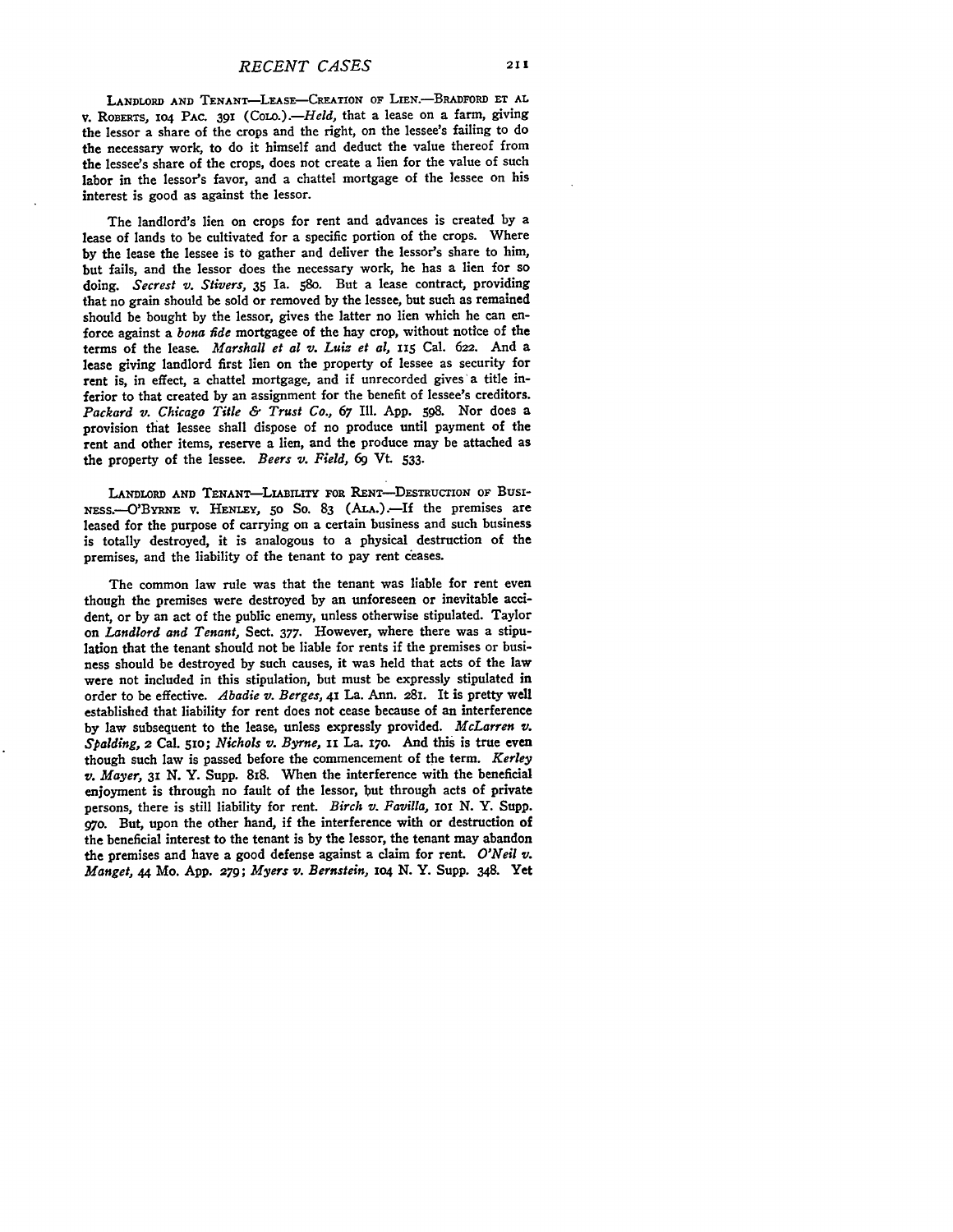there is no such defense if the tenant does not abandon the premises after such constructive eviction. *Higbie Co. v. Weeghman Co.,* 126 Ill. **App. 97.** And to be justified in abandoning, the interference must be persisted in and continued at the time of abandonment. *Ryan v. Jones, 2o* **N.** Y. Supp. **842.**

LIBEL AND SLANDER-HOLDING PUBLIC OFFICIAL UP TO REPROACH. **CHURCH** v. NEW YORK **TRIBUNE** ASS'N., **II8 N.** Y. Supr. 626.-It was *held* to be libelous *per se* if a publication fairly imputed that a public officer was guilty of shirking and disregarding his duties, thereby holding him up to reproach and ridicule.

The general rule is, that words are actionable *per se* which impute to an official a wilful neglect of duty. *Scougale v. Sweet, 124* Mich.. **311.** It is even stronger evidence of a libel *per se* if this neglect is characterized as being'culpable and from improper motives. *Larabee v. Minn. Tribune Co.,* **36** Minn. 14r. And whether the publication amounts to a criminal charge or not, as long as it tends to bring another into ridicule or disgrace, it is actionable *per se. Washington Times Co. v. Downey,* **26 App. D. C. 258.** But to render such words actionable at all, they must be published during his term of office. *McKee v. Wilson, 87 N.* **C. 300.** *Contra: Russell v. Anthony,* **21** Kans. **45o.** And in determining whether the language is libelous *per se,* it should be construed as a whole and its ordinary meaning given to it. *Daily v. N. Y. Herald Co.,* **151** Fed. ui4. No criticism of a person holding a public office is libelous unless it is malicious. Townsend on *Slander and Libel,* Sect. **254.** Thus, if the words are published in good faith and in the belief that they are true, public policy exempts one from liability. *Bearce v. Bass,* **88** Me. **52r.**

**MUNICIPAL** CORPORATIONS-PoLIcE **POWER-ORDINANCES--VALIDITY.- -STATE** v. PERRY, **65 S. E.** *9r5* **(N.** *C.).-Held,* that under its police power to protect the public health, a city may establish and control public markets at which perishable food, such as fresh fish, shall be sold, and may prohibit the vending **by** retail of such perishable food except at the public markets.

The right to establish markets has been treated as a branch of the sovereign power. *Bowling Green v. Carson,* xo Bush. 64 (Ky.); *Cougot v. City of New Orleans,* 16 La. Ann. **21.** Still, in other jurisdictions, cities are given power under their charters to establish markets. *St. John v. City of New York, 13* **N.** Y. Super. Ct. **315.** On the other hand, the right of regulating markets is necessarily a municipal police power. *City of New Orleans v. Morris,* **3** Woods **C. C. 107** (La.). But an ordinance regulating the same may be declared void for unreasonableness, where it is oppressive, unequal, unjust, or altogether unreasonable. *City of Lamar -v. Weidman,* **57** Mo. **App. 5o7.** In *Village of Buffalo v. Webster, io* Wend. **99 (N.** Y.), it was held that a by-law, that meat should not be sold except at a designated place, was good, not being a restraint of the right to sell meat, but a regulation of that right. Likewise the city of New Orleans may prohibit the sale of oysters in the city, except at certain designated stands. *Morano v. City of New Orleans,* **2** *La.* **217.** In *lack-*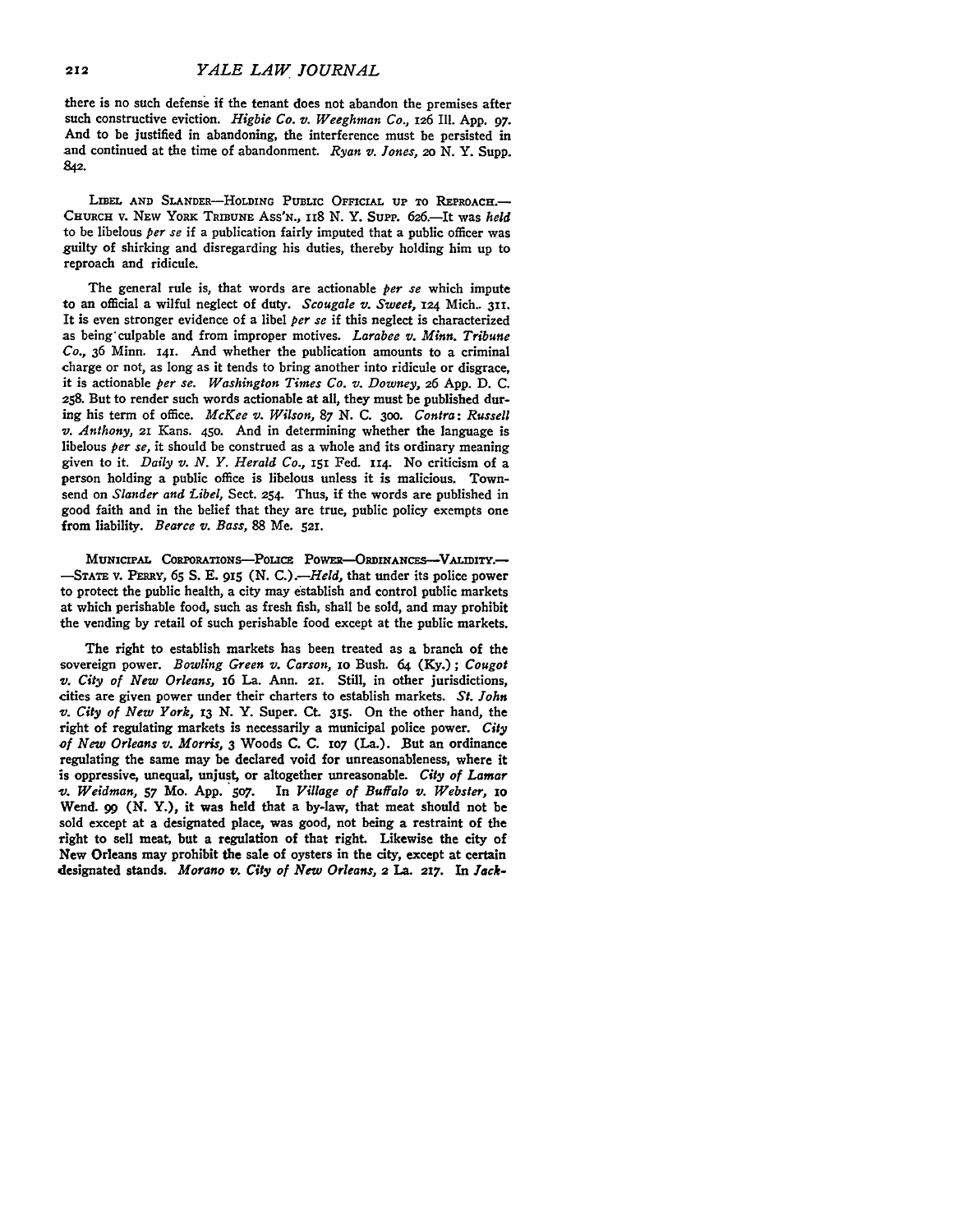*sonville v. Ledwith,* **26** Fla. 163, there was a limitation to the rule that the restricting of the sale to public markets of perishable food is not an illegal restraint of trade or a monopoly, in that reasonable facilities for selling at public markets must be given. And it has been held that such restrictions are altogether void as being in restraint of trade and unreasonable. St. *Paul v. Laidler,* 2 Minn. i9o.

PERPETUITIES-VALIDITY OF CHARITABLE TRUST-REMOTENESS.--RUS-**SELl V. GnARD** TRUST **Co., 171** FED. 16i.-A settlor deposited **\$2,000** in trust for the benefit of the State of Pennsylvania. It was to be invested until it should so accumulate, together with any other sums deposited with the trustee, that the whole debt of the state might be paid off. The indebtedness of the state at the time was \$4o,oooooo. *Held,* that the trust was void as it might exceed the limitation of the rule of remoteness or accumulations.

The general rule seems to be that where there is an immediate gift to trustees for certain charitable purposes, but the application will not take effect except on the occurrence of an event uncertain in its nature, the gift is valid, and the court will allow the trustee to hold the fund a reasonable time to await the happening of the contingency. *Jones v. Habersham, IO7* **U. S. 174;** *Appeal of Goodrich, 57* Conn. **275.** As in *Almy v. Jones, 17* R. **I. 265,** it was held that a bequest to take effect when sufficient money was raised to found an art institute was valid as a reasonable time would be allowed for the performance of the conditions. But it has been held that all devices or grants, whether for charitable purposes or otherwise, must vest within the time limited **by** the rule against perpetuities. *Jocelyn v. Nott, 44* Conn. **55.** The English rule is the same as the American, but provides that a future gift conditional upon an uncertain event is subject to the rule against perpetuities and is void *ab initlo. In re White's Trusts,* **33 Ch.** Div. 449.

**TELEGRAPHS -MENTAL ANGUISH - DAMAGES.-LYLES V. WESTERN** UNION TELEGRAPH Co., 65 S. E. 832 (S. C.).-*Held*, that damages may be recovered for mental anguish alone resulting from the non-delivery of a massage, although this mental anguish was not suffered until after the message had been delivered.

An examination of the adjudged cases shows that the great weight of authority is against recovery of damages for mental suffering resulting from negligent delay upon the part of the company, unless the mental suffering is coupled with other injuries. *Chase v. W. U. Tel. Co., 44* Fed. *554. Contra: W. U. v. Cline,* **8** Ind. **App.** 364. And if the law expressly provides that a company is liable for all actual damages sustained **by** its failure to transmit a message within a reasonable time, a recovery for mental suffering is not included. *Francis v. W. U. Tel. Co.,* **58** Minn. **252.** For the mental suffering is too uncertain and speculative to be an element of damages. *W. U. v. Wood,* **57** Fed. **47r.** And the fact that there was not suspense during the delay, but only mental anguish subsequent to delivery does not affect the rule. *Kester v. W. U. Tel. Co.,* **55** Fed. 6o3. But